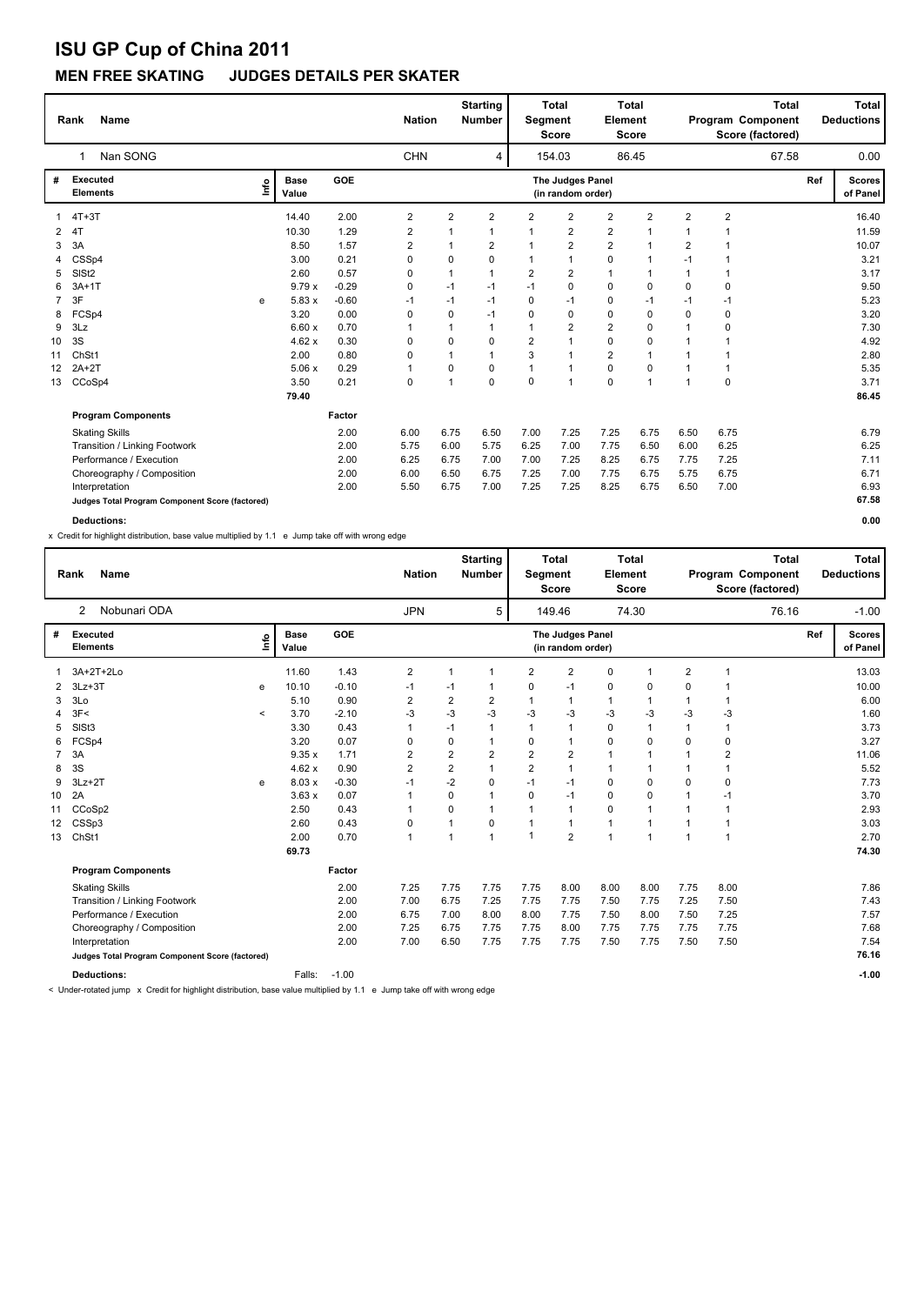### **MEN FREE SKATING JUDGES DETAILS PER SKATER**

|    | <b>Name</b><br>Rank                                               |                                     |            | <b>Nation</b>  |                         | <b>Starting</b><br><b>Number</b> | Segment        | <b>Total</b><br><b>Score</b>          | Element        | <b>Total</b><br><b>Score</b> |                         | Program Component<br>Score (factored) | <b>Total</b> |     | <b>Total</b><br><b>Deductions</b> |
|----|-------------------------------------------------------------------|-------------------------------------|------------|----------------|-------------------------|----------------------------------|----------------|---------------------------------------|----------------|------------------------------|-------------------------|---------------------------------------|--------------|-----|-----------------------------------|
|    | Jeremy ABBOTT<br>3                                                |                                     |            | <b>USA</b>     |                         | 6                                |                | 149.17                                |                | 69.67                        |                         |                                       | 80.50        |     | $-1.00$                           |
| #  | <b>Executed</b><br><b>Elements</b>                                | <b>Base</b><br><u>lnfo</u><br>Value | <b>GOE</b> |                |                         |                                  |                | The Judges Panel<br>(in random order) |                |                              |                         |                                       |              | Ref | <b>Scores</b><br>of Panel         |
| 1  | 4T                                                                | 10.30                               | $-3.00$    | -3             | -3                      | $-3$                             | -3             | $-3$                                  | $-3$           | $-3$                         | $-3$                    | $-3$                                  |              |     | 7.30                              |
| 2  | 3A                                                                | 8.50                                | 1.29       |                | 1                       | 2                                | $\overline{1}$ | 1                                     | 1              | 2                            | 2                       | 0                                     |              |     | 9.79                              |
| 3  | CSSp4                                                             | 3.00                                | 0.79       | 2              | 1                       | 1                                | 2              | 1                                     | $\overline{2}$ | $\overline{\mathbf{c}}$      | $\overline{\mathbf{c}}$ | $\mathbf 1$                           |              |     | 3.79                              |
| 4  | 3F                                                                | 5.30                                | 1.00       |                | 1                       | $\overline{2}$                   | $\overline{2}$ | 1                                     | 1              | $\overline{\mathbf{c}}$      | $\overline{2}$          | $\mathbf 1$                           |              |     | 6.30                              |
| 5  | CiSt <sub>3</sub>                                                 | 3.30                                | 1.00       | 2              | $\overline{\mathbf{c}}$ | $\overline{2}$                   | $\overline{2}$ | 1                                     | 3              | 3                            | 1                       | 2                                     |              |     | 4.30                              |
| 6  | 1A                                                                | 1.21x                               | 0.00       | 0              | $\mathbf 0$             | $\Omega$                         | $\Omega$       | 0                                     | 0              | 0                            | 0                       | 0                                     |              |     | 1.21                              |
|    | 3Lz+2T+2Lo                                                        | 10.01 x                             | 0.10       | 0              | $\mathbf{1}$            | -1                               | $\Omega$       | $-1$                                  | 0              | $\mathbf 1$                  | 0                       | $-1$                                  |              |     | 10.11                             |
| 8  | 3Lo                                                               | 5.61x                               | 0.80       |                | 1                       | $\mathbf{1}$                     | $\overline{2}$ | 0                                     | $\mathbf{1}$   |                              | $\overline{2}$          | 1                                     |              |     | 6.41                              |
| 9  | $3S+2T$                                                           | 6.05x                               | 0.00       | 0              | $\Omega$                | $\overline{1}$                   | $\Omega$       | 0                                     | 0              | 0                            | 0                       | $-1$                                  |              |     | 6.05                              |
| 10 | FUSp4                                                             | 2.90                                | 0.36       |                | 1                       | $\overline{2}$                   | -1             | 1                                     | 0              | $\mathbf 1$                  | 0                       | 0                                     |              |     | 3.26                              |
| 11 | ChSt1                                                             | 2.00                                | 1.30       | $\overline{2}$ | $\overline{2}$          | $\overline{2}$                   | $\overline{2}$ | $\mathbf{1}$                          | $\overline{2}$ | 2                            | 1                       | 2                                     |              |     | 3.30                              |
| 12 | 2A                                                                | 3.63x                               | 0.36       | 1              | 1                       | $\mathbf{1}$                     | 1              | 0                                     | 0              |                              | 1                       | 0                                     |              |     | 3.99                              |
| 13 | CCoSp3                                                            | 3.00                                | 0.86       | 1              | $\overline{2}$          | $\overline{2}$                   | $\overline{2}$ | 1                                     | $\overline{2}$ | $\overline{2}$               | $\overline{2}$          | 1                                     |              |     | 3.86                              |
|    |                                                                   | 64.81                               |            |                |                         |                                  |                |                                       |                |                              |                         |                                       |              |     | 69.67                             |
|    | <b>Program Components</b>                                         |                                     | Factor     |                |                         |                                  |                |                                       |                |                              |                         |                                       |              |     |                                   |
|    | <b>Skating Skills</b>                                             |                                     | 2.00       | 7.75           | 7.75                    | 8.00                             | 8.25           | 7.75                                  | 8.25           | 8.25                         | 8.25                    | 7.75                                  |              |     | 8.00                              |
|    | Transition / Linking Footwork                                     |                                     | 2.00       | 8.00           | 7.50                    | 7.75                             | 8.00           | 7.75                                  | 8.00           | 8.00                         | 7.75                    | 7.50                                  |              |     | 7.82                              |
|    | Performance / Execution                                           |                                     | 2.00       | 8.25           | 8.00                    | 7.25                             | 8.00           | 8.00                                  | 7.75           | 8.25                         | 8.00                    | 7.50                                  |              |     | 7.93                              |
|    | Choreography / Composition                                        |                                     | 2.00       | 8.50           | 7.75                    | 8.00                             | 8.50           | 8.00                                  | 8.50           | 8.50                         | 7.75                    | 8.00                                  |              |     | 8.18                              |
|    | Interpretation                                                    |                                     | 2.00       | 8.50           | 7.50                    | 8.25                             | 8.50           | 8.00                                  | 8.75           | 8.50                         | 8.50                    | 8.00                                  |              |     | 8.32                              |
|    | Judges Total Program Component Score (factored)                   |                                     |            |                |                         |                                  |                |                                       |                |                              |                         |                                       |              |     | 80.50                             |
|    | <b>Deductions:</b>                                                | Falls:                              | $-1.00$    |                |                         |                                  |                |                                       |                |                              |                         |                                       |              |     | $-1.00$                           |
|    | x Credit for highlight distribution, base value multiplied by 1.1 |                                     |            |                |                         |                                  |                |                                       |                |                              |                         |                                       |              |     |                                   |

|    | <b>Name</b><br>Rank                             |                          |                      |         | <b>Nation</b>  |                | <b>Starting</b><br>Number | Segment        | <b>Total</b><br><b>Score</b>          | Element        | <b>Total</b><br>Score |                | Program Component<br>Score (factored) | <b>Total</b> |     | <b>Total</b><br><b>Deductions</b> |
|----|-------------------------------------------------|--------------------------|----------------------|---------|----------------|----------------|---------------------------|----------------|---------------------------------------|----------------|-----------------------|----------------|---------------------------------------|--------------|-----|-----------------------------------|
|    | Yuzuru HANYU<br>4                               |                          |                      |         | <b>JPN</b>     |                | $\overline{7}$            |                | 145.16                                |                | 72.80                 |                |                                       | 74.36        |     | $-2.00$                           |
| #  | <b>Executed</b><br><b>Elements</b>              | ١nfo                     | <b>Base</b><br>Value | GOE     |                |                |                           |                | The Judges Panel<br>(in random order) |                |                       |                |                                       |              | Ref | <b>Scores</b><br>of Panel         |
|    | 4T                                              |                          | 10.30                | 2.00    | $\overline{2}$ | $\overline{2}$ | $\overline{2}$            | $\overline{2}$ | $\overline{2}$                        | $\overline{2}$ | 3                     | $\overline{2}$ | $\overline{2}$                        |              |     | 12.30                             |
| 2  | 3A                                              |                          | 8.50                 | 1.57    | 2              | 2              | 1                         | 2              | $\overline{1}$                        | $\mathbf{1}$   | 2                     | 1              | 2                                     |              |     | 10.07                             |
| 3  | 3F                                              |                          | 5.30                 | 1.00    |                | 2              | $\mathbf{1}$              | 2              | $\overline{1}$                        | $\mathbf{1}$   | 2                     | $\mathbf{1}$   | 2                                     |              |     | 6.30                              |
|    | FCSSp4                                          |                          | 3.00                 | 0.71    | 1              | $\overline{2}$ | $\mathbf{1}$              | $\overline{2}$ | $\overline{1}$                        | $\mathbf{1}$   | $\overline{2}$        | 2              | 0                                     |              |     | 3.71                              |
| 5  | 3Lz                                             |                          | 6.00                 | $-0.10$ | 0              | 0              | -1                        | $-1$           | 0                                     | $-1$           | 0                     |                |                                       |              |     | 5.90                              |
|    | CiSt <sub>3</sub>                               |                          | 3.30                 | 0.71    | 1              | 1              | $\overline{2}$            | $\overline{2}$ | $\overline{1}$                        | $\overline{2}$ | $\overline{2}$        | -1             |                                       |              |     | 4.01                              |
|    | $3A+3T<$                                        | $\overline{\phantom{a}}$ | 12.54 x              | $-3.00$ | -3             | $-3$           | -3                        | $-3$           | $-3$                                  | $-3$           | $-3$                  | -3             | $-3$                                  |              |     | 9.54                              |
|    | 3Lz+SEQ                                         |                          | 5.28 x               | $-2.10$ | -3             | $-3$           | $-3$                      | $-3$           | $-3$                                  | $-3$           | $-3$                  | $-3$           | $-3$                                  |              |     | 3.18                              |
| 9  | 3Lo                                             |                          | 5.61x                | 0.00    | 0              | 0              | $\Omega$                  | $\Omega$       | $\mathbf 0$                           | $\mathbf 0$    | $\Omega$              | 1              | 0                                     |              |     | 5.61                              |
| 10 | CCoSp4                                          |                          | 3.50                 | 0.21    | 0              | 0              | 0                         |                | 1                                     | $\mathbf{1}$   | $\Omega$              |                | 0                                     |              |     | 3.71                              |
| 11 | ChSt1                                           |                          | 2.00                 | 0.90    |                | 1              | $\overline{2}$            | $\overline{2}$ | 1                                     | $\mathbf{1}$   |                       | 2              | 0                                     |              |     | 2.90                              |
| 12 | 2S                                              |                          | 1.43x                | 0.00    | 0              | 0              | $\mathbf 0$               | $\Omega$       | $\mathbf 0$                           | $\mathbf 0$    | 0                     | 0              | 0                                     |              |     | 1.43                              |
| 13 | FCCoSp4                                         |                          | 3.50                 | 0.64    | 1              | 1              | $\mathbf{1}$              | 3              | $\overline{2}$                        | $\overline{1}$ | $\overline{2}$        | 1              | 0                                     |              |     | 4.14                              |
|    |                                                 |                          | 70.26                |         |                |                |                           |                |                                       |                |                       |                |                                       |              |     | 72.80                             |
|    | <b>Program Components</b>                       |                          |                      | Factor  |                |                |                           |                |                                       |                |                       |                |                                       |              |     |                                   |
|    | <b>Skating Skills</b>                           |                          |                      | 2.00    | 8.00           | 7.75           | 7.75                      | 7.75           | 7.50                                  | 7.50           | 7.50                  | 7.50           | 7.50                                  |              |     | 7.61                              |
|    | Transition / Linking Footwork                   |                          |                      | 2.00    | 7.75           | 7.25           | 6.75                      | 7.50           | 7.50                                  | 7.25           | 7.25                  | 7.25           | 7.00                                  |              |     | 7.29                              |
|    | Performance / Execution                         |                          |                      | 2.00    | 7.75           | 7.25           | 7.00                      | 7.50           | 7.50                                  | 7.00           | 7.50                  | 7.00           | 6.50                                  |              |     | 7.25                              |
|    | Choreography / Composition                      |                          |                      | 2.00    | 7.75           | 7.50           | 7.00                      | 7.75           | 7.75                                  | 7.50           | 7.25                  | 7.50           | 7.00                                  |              |     | 7.46                              |
|    | Interpretation                                  |                          |                      | 2.00    | 8.25           | 7.25           | 7.75                      | 7.75           | 7.75                                  | 7.25           | 7.50                  | 7.75           | 6.75                                  |              |     | 7.57                              |
|    | Judges Total Program Component Score (factored) |                          |                      |         |                |                |                           |                |                                       |                |                       |                |                                       |              |     | 74.36                             |
|    | <b>Deductions:</b>                              |                          | Falls:               | $-2.00$ |                |                |                           |                |                                       |                |                       |                |                                       |              |     | $-2.00$                           |

< Under-rotated jump x Credit for highlight distribution, base value multiplied by 1.1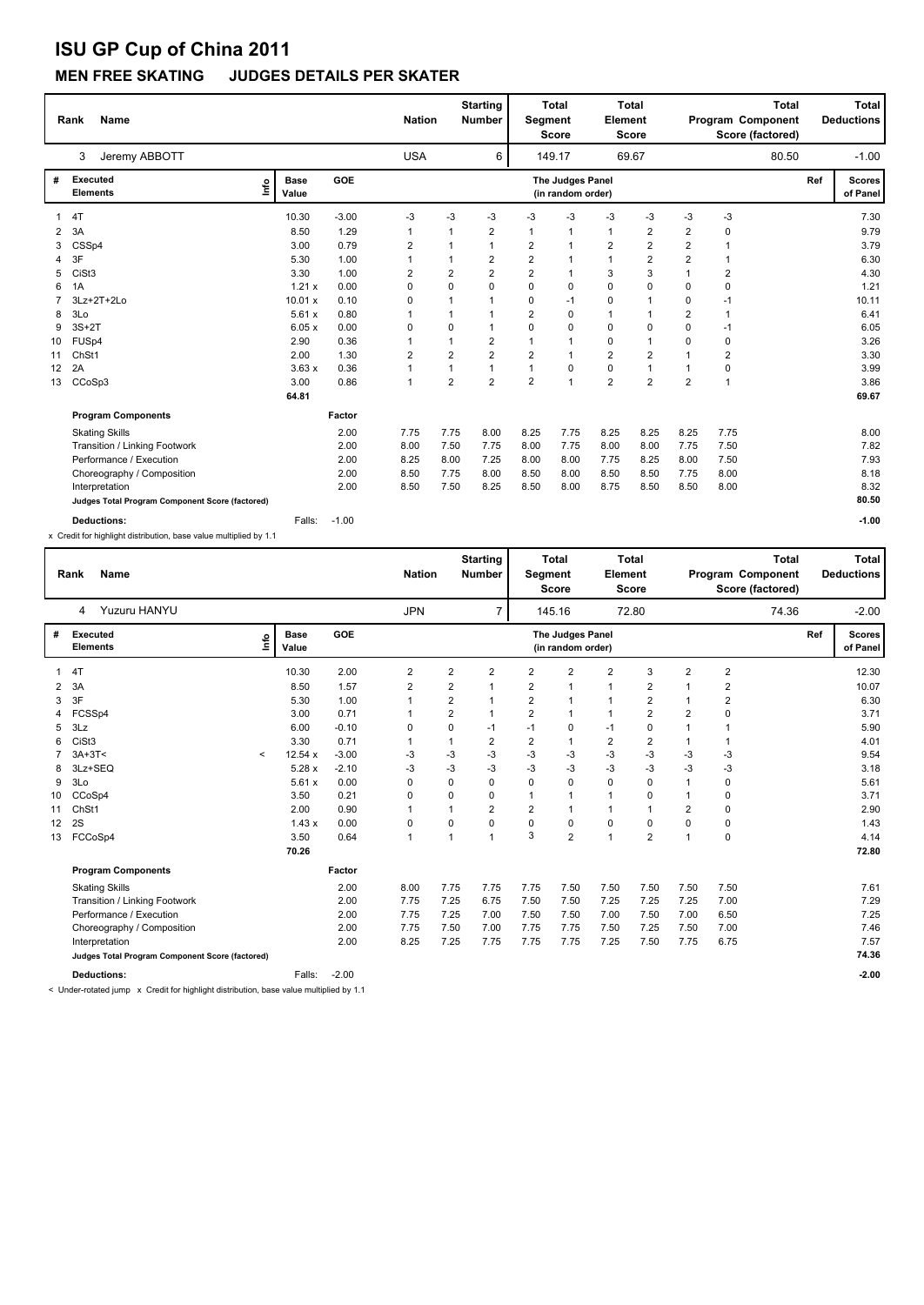### **MEN FREE SKATING JUDGES DETAILS PER SKATER**

|    | <b>Name</b><br>Rank                             |         |                      |         | <b>Nation</b>  |              | <b>Starting</b><br><b>Number</b> | Segment  | <b>Total</b><br><b>Score</b>          | <b>Element</b> | <b>Total</b><br>Score |              | <b>Total</b><br>Program Component<br>Score (factored) |     | Total<br><b>Deductions</b> |
|----|-------------------------------------------------|---------|----------------------|---------|----------------|--------------|----------------------------------|----------|---------------------------------------|----------------|-----------------------|--------------|-------------------------------------------------------|-----|----------------------------|
|    | <b>Richard DORNBUSH</b><br>5                    |         |                      |         | <b>USA</b>     |              | 1                                |          | 142.34                                |                | 76.78                 |              | 65.56                                                 |     | 0.00                       |
| #  | <b>Executed</b><br><b>Elements</b>              | lnfo    | <b>Base</b><br>Value | GOE     |                |              |                                  |          | The Judges Panel<br>(in random order) |                |                       |              |                                                       | Ref | <b>Scores</b><br>of Panel  |
|    | 4T                                              |         | 10.30                | $-1.00$ | $-1$           | $-1$         | $-1$                             | $-1$     | $-2$                                  | $-1$           | $-1$                  | $-1$         | $-1$                                                  |     | 9.30                       |
| 2  | 3Lz                                             |         | 6.00                 | 0.30    | 1              | 0            | 0                                | 0        | 0                                     | 1              |                       | 0            | 1                                                     |     | 6.30                       |
|    | $3A+3T$                                         |         | 12.60                | $-2.00$ | $-2$           | $-2$         | $-2$                             | $-2$     | $-2$                                  | $-2$           | $-2$                  | $-1$         | $-2$                                                  |     | 10.60                      |
| 4  | SISt <sub>3</sub>                               |         | 3.30                 | 0.29    | $\mathbf{1}$   | 0            | $\Omega$                         | $\Omega$ | 0                                     | $\mathbf{1}$   | $\mathbf{1}$          | $\mathbf{1}$ | 1                                                     |     | 3.59                       |
| 5  | FCoSp4                                          |         | 3.00                 | 0.50    | $\overline{2}$ | $\mathbf{1}$ | $\mathbf 1$                      | 1        | 1                                     | 1              | 1                     | 1            |                                                       |     | 3.50                       |
| 6  | 3A                                              |         | 9.35x                | 0.71    | 1              | 1            | $\mathbf 1$                      | 1        | 0                                     | 1              | $\Omega$              | 0            | 2                                                     |     | 10.06                      |
|    | 3S+1A+SEQ                                       |         | 4.66x                | 0.00    | 1              | 0            | $\mathbf 0$                      | $\Omega$ | 0                                     | 0              | 0                     | 0            | $\Omega$                                              |     | 4.66                       |
| 8  | CSSp4                                           |         | 3.00                 | 0.50    | 1              | 1            | $\overline{1}$                   | 0        | 2                                     | 1              | 1                     | 1            |                                                       |     | 3.50                       |
| 9  | 3Lz<+2T+2Lo                                     | $\prec$ | 8.03 x               | $-0.90$ | -2             | $-1$         | -1                               | $-1$     | $-2$                                  | $-1$           | $-1$                  | $-2$         | $-1$                                                  |     | 7.13                       |
| 10 | 3F                                              |         | 5.83x                | 0.20    | $\mathbf{1}$   | 0            | $\mathbf 0$                      | 0        | $\mathbf 0$                           | 1              | 0                     | 0            | 1                                                     |     | 6.03                       |
| 11 | ChSt1                                           |         | 2.00                 | 0.70    | 1              | $\mathbf{1}$ | $\overline{1}$                   | $\Omega$ | $\mathbf{1}$                          | 1              | $\mathbf 1$           | $\mathbf{1}$ | 2                                                     |     | 2.70                       |
| 12 | 3Lo                                             |         | 5.61x                | $-0.20$ | 0              | 0            | $-1$                             | 0        | 0                                     | 0              | $-1$                  | 0            | $-1$                                                  |     | 5.41                       |
| 13 | CCoSp4                                          |         | 3.50                 | 0.50    | $\mathbf{1}$   | 1            | $\overline{1}$                   | 0        | $\overline{1}$                        | 1              | 1                     | 1            | 1                                                     |     | 4.00                       |
|    |                                                 |         | 77.18                |         |                |              |                                  |          |                                       |                |                       |              |                                                       |     | 76.78                      |
|    | <b>Program Components</b>                       |         |                      | Factor  |                |              |                                  |          |                                       |                |                       |              |                                                       |     |                            |
|    | <b>Skating Skills</b>                           |         |                      | 2.00    | 7.00           | 6.50         | 6.75                             | 6.50     | 5.75                                  | 7.00           | 6.75                  | 6.75         | 6.00                                                  |     | 6.61                       |
|    | Transition / Linking Footwork                   |         |                      | 2.00    | 6.75           | 6.00         | 6.50                             | 5.75     | 5.50                                  | 6.75           | 6.50                  | 6.50         | 7.00                                                  |     | 6.39                       |
|    | Performance / Execution                         |         |                      | 2.00    | 7.00           | 6.25         | 6.50                             | 6.25     | 5.50                                  | 7.00           | 6.75                  | 6.75         | 5.75                                                  |     | 6.46                       |
|    | Choreography / Composition                      |         |                      | 2.00    | 7.25           | 6.50         | 6.75                             | 5.75     | 5.50                                  | 7.25           | 6.75                  | 6.75         | 6.50                                                  |     | 6.61                       |
|    | Interpretation                                  |         |                      | 2.00    | 7.25           | 6.50         | 6.75                             | 6.00     | 6.25                                  | 7.00           | 6.75                  | 7.00         | 6.75                                                  |     | 6.71                       |
|    | Judges Total Program Component Score (factored) |         |                      |         |                |              |                                  |          |                                       |                |                       |              |                                                       |     | 65.56                      |
|    | <b>Deductions:</b>                              |         |                      |         |                |              |                                  |          |                                       |                |                       |              |                                                       |     | 0.00                       |

< Under-rotated jump x Credit for highlight distribution, base value multiplied by 1.1

|    | <b>Name</b><br>Rank                             |                              |            | <b>Nation</b> |              | <b>Starting</b><br><b>Number</b> | Segment                 | <b>Total</b><br><b>Score</b>          | Element        | <b>Total</b><br><b>Score</b> |                |                | <b>Total</b><br>Program Component<br>Score (factored) |     | Total<br><b>Deductions</b> |
|----|-------------------------------------------------|------------------------------|------------|---------------|--------------|----------------------------------|-------------------------|---------------------------------------|----------------|------------------------------|----------------|----------------|-------------------------------------------------------|-----|----------------------------|
|    | Artur GACHINSKI<br>6                            |                              |            | <b>RUS</b>    |              | 8                                |                         | 140.90                                |                | 69.04                        |                |                | 72.86                                                 |     | $-1.00$                    |
| #  | <b>Executed</b><br><b>Elements</b>              | <b>Base</b><br>lnfo<br>Value | <b>GOE</b> |               |              |                                  |                         | The Judges Panel<br>(in random order) |                |                              |                |                |                                                       | Ref | <b>Scores</b><br>of Panel  |
|    | 4T                                              | 10.30                        | $-3.00$    | $-3$          | $-3$         | -3                               | -3                      | $-3$                                  | -3             | $-3$                         | -3             | $-3$           |                                                       |     | 7.30                       |
| 2  | 3A                                              | 8.50                         | $-1.71$    | -3            | $-2$         | -2                               | $-1$                    | -2                                    | $-1$           | $-2$                         | $-2$           | -1             |                                                       |     | 6.79                       |
| 3  | $3A+2T$                                         | 9.80                         | 0.57       | 0             |              | 1                                | 0                       | $\mathbf{1}$                          | $\mathbf{1}$   | 0                            |                | 0              |                                                       |     | 10.37                      |
|    | FCSp4                                           | 3.20                         | 0.57       | 0             |              | $\overline{2}$                   | $\overline{\mathbf{1}}$ | $\mathbf{1}$                          | $\overline{1}$ |                              |                | $\overline{2}$ |                                                       |     | 3.77                       |
|    | CSSp2                                           | 2.30                         | 0.43       | 0             |              |                                  | -1                      | $\mathbf{1}$                          | $\mathbf{1}$   |                              | $\overline{2}$ | 0              |                                                       |     | 2.73                       |
|    | CiSt <sub>3</sub>                               | 3.30                         | 0.43       | 0             |              | $\overline{2}$                   | $\mathbf{1}$            | $\mathbf{1}$                          | $\mathbf 0$    | $\mathbf 0$                  | $\overline{2}$ | $\overline{1}$ |                                                       |     | 3.73                       |
|    | 2S                                              | 1.43x                        | 0.00       | 0             | 0            | 0                                | $\Omega$                | $\mathbf 0$                           | $\mathbf 0$    | $\Omega$                     | $\Omega$       | 0              |                                                       |     | 1.43                       |
| 8  | 3Lo                                             | 5.61x                        | $-0.60$    | $-1$          | $-1$         | $-1$                             | $-1$                    | 0                                     | $-1$           | $-1$                         | $-1$           | $\mathbf 0$    |                                                       |     | 5.01                       |
| 9  | 3Lz                                             | 6.60x                        | 0.60       | 1             | $\mathbf{1}$ | $\mathbf 1$                      | 0                       | $\mathbf{1}$                          | $\mathbf{1}$   | $\overline{1}$               | 1              | 0              |                                                       |     | 7.20                       |
| 10 | 3Lz+2T+2T                                       | 9.46x                        | $-0.20$    | 0             | 0            | 0                                | $-1$                    | 0                                     | 0              | $-1$                         | $-1$           | 0              |                                                       |     | 9.26                       |
| 11 | 2A+2A+SEQ                                       | 5.81x                        | $-0.29$    | $-1$          | $-1$         | $\mathbf 0$                      | $-1$                    | $\mathbf 0$                           | $\mathbf 0$    | $-1$                         | $-1$           | 0              |                                                       |     | 5.52                       |
| 12 | ChSt1                                           | 2.00                         | 0.50       | 0             | 0            | 1                                | $\mathbf{1}$            | $\mathbf{1}$                          | $\mathbf{1}$   | 0                            | $\mathbf{1}$   | $\overline{1}$ |                                                       |     | 2.50                       |
| 13 | CCoSp3                                          | 3.00                         | 0.43       | 0             | 1            | 1                                | -1                      | $\mathbf{1}$                          | $\overline{1}$ | $\mathbf 0$                  | 1              | $\overline{1}$ |                                                       |     | 3.43                       |
|    |                                                 | 71.31                        |            |               |              |                                  |                         |                                       |                |                              |                |                |                                                       |     | 69.04                      |
|    | <b>Program Components</b>                       |                              | Factor     |               |              |                                  |                         |                                       |                |                              |                |                |                                                       |     |                            |
|    | <b>Skating Skills</b>                           |                              | 2.00       | 6.50          | 7.25         | 7.25                             | 7.50                    | 7.25                                  | 6.75           | 8.00                         | 7.50           | 7.50           |                                                       |     | 7.29                       |
|    | Transition / Linking Footwork                   |                              | 2.00       | 6.25          | 6.50         | 6.75                             | 7.50                    | 7.00                                  | 7.00           | 7.50                         | 7.50           | 7.25           |                                                       |     | 7.07                       |
|    | Performance / Execution                         |                              | 2.00       | 5.75          | 6.75         | 7.00                             | 7.25                    | 7.50                                  | 7.25           | 7.50                         | 7.50           | 7.25           |                                                       |     | 7.21                       |
|    | Choreography / Composition                      |                              | 2.00       | 5.75          | 7.25         | 7.50                             | 7.75                    | 7.50                                  | 7.25           | 7.75                         | 7.75           | 7.50           |                                                       |     | 7.50                       |
|    | Interpretation                                  |                              | 2.00       | 5.75          | 7.00         | 7.50                             | 7.75                    | 7.25                                  | 6.75           | 8.00                         | 7.75           | 7.50           |                                                       |     | 7.36                       |
|    | Judges Total Program Component Score (factored) |                              |            |               |              |                                  |                         |                                       |                |                              |                |                |                                                       |     | 72.86                      |
|    | <b>Deductions:</b>                              | Falls:                       | $-1.00$    |               |              |                                  |                         |                                       |                |                              |                |                |                                                       |     | $-1.00$                    |

x Credit for highlight distribution, base value multiplied by 1.1